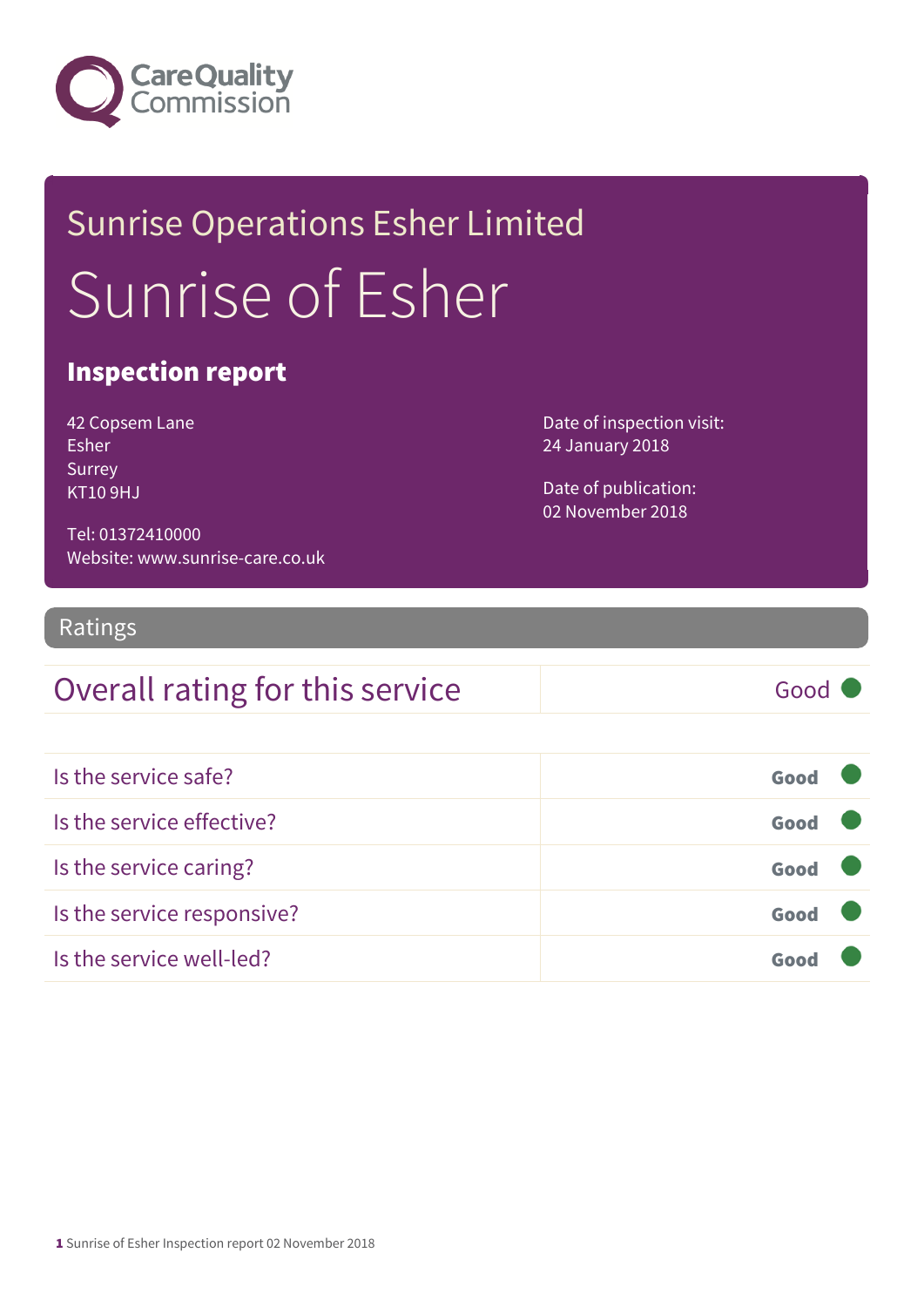### Summary of findings

### Overall summary

Sunrise of Esher is a 'care home.' People in care homes receive accommodation and nursing or personal care as a single package under one contractual agreement. CQC regulates both the premises and the care provided, and both were looked at during this inspection.

Sunrise of Esher provides care and accommodation for people some of whom have a diagnosis of dementia. The home is registered for 88 residents and is a purpose built home. The building consists of three floors. The ground and first floor of the building are called the Assisted Living Neighbourhood. The care provided in the Assisted Living Neighbourhood includes minimal support for peoples care. The second floor of the building is called the Reminiscence Neighbourhood. The Reminiscence Neighbourhood provides care and support to people who live with dementia as their primary care needs.

At our inspection of 15 December 2016 we found the service was in breach of Regulation 9 of the Health and Social Care Act 2008 (Regulated Activities) Regulations 2014. The assessments and care plans were not personalised. During this inspection we found the provider had met this Regulation.

There was not a registered manager in place. However the current manager was going through the process of applying to be the registered manager with the Care Quality Commission. The manager supported the inspection team throughout the day. A registered manager is a person who has registered with the Care Quality Commission to manage the service. Like registered providers, they are 'registered persons'. Registered persons have legal responsibility for meeting the requirements in the Health and Social Care Act 2008 and associated Regulations about how the service is run.

The inspection looked into how risks to people were managed following an incident where a person using the service sustained a serious injury. Following this the local safeguarding adults board decided to look into the circumstances of the incident by undertaking a Safeguarding Adults Review (SAR). The purpose of the SAR is to identify learning and good practice for all agencies involved in people's care and to promote areas where improvements can be made. At the time of the inspection the SAR, and any learning from this, had not been completed.

People and their relatives told us they felt the home was safe. They told us they had no concerns about being safe. All staff had received training about safeguarding and they were knowledgeable about the processes to be followed when reporting suspected or actual abuse. Medicines were managed in a safe way and recording of medicines were completed to show people had received the medicines they required. Risks to people had been identified and documentation had been written to help people maintain their independence whilst any known hazards were minimised to prevent harm. People were protected against the spread of infection within the service. The environment was clean, tidy and free from malodours. Infection control processes were followed by staff to minimise the risk of cross infection. The management of the home and staff had learned lessons from when things had gone wrong and put systems in place to help prevent a repeat of these.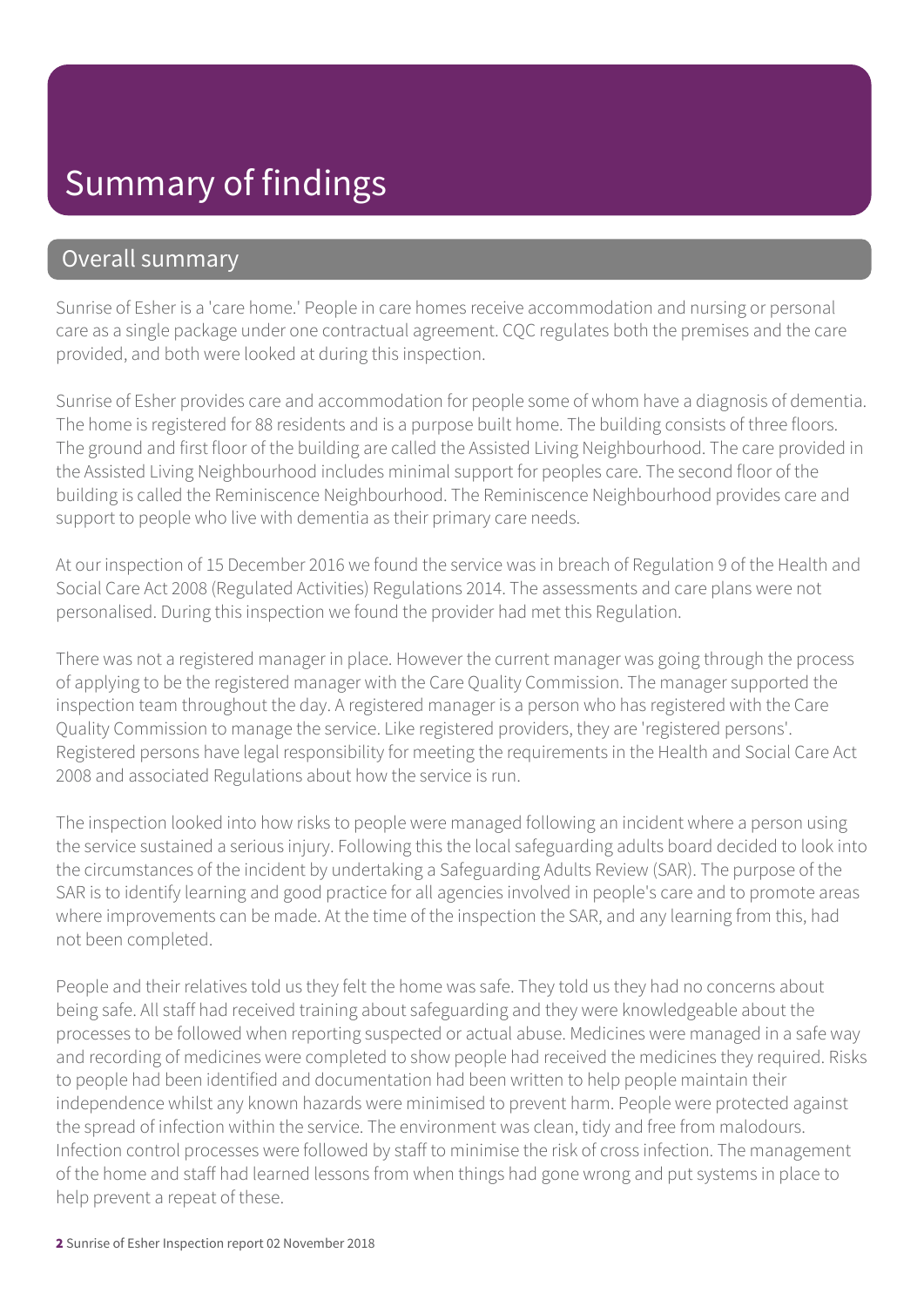There were sufficient numbers of staff on duty at all times to ensure that people's assessed needs could be met and these were reviewed on a daily basis. The provider had carried out appropriate recruitment checks so as to ensure that only suitable staff worked with people at the home. Staff had a good understanding about people's life histories, their preferences and how to attend to their needs.

Where there were restrictions in place, staff had followed the legal requirements to make sure that this was done in the person's best interest. Staff understood the Mental Capacity Act 2005 (MCA) and the Deprivation of Liberty Safeguards (DoLS) to ensure that decisions were made in the least restrictive way. People were supported to ensure they had enough to eat and drink to keep them healthy. Healthcare professionals were involved with people's care that ensured their healthcare needs were met. The environment was suitable for people living with dementia.

People's visitors were welcomed at the home and there were no restrictions on the times of visits. People's privacy, dignity and independence were promoted by staff who showed kindness and understanding of people's needs. People were able to make choices about how they received their care, support and treatment.

A variety of activities were available for people to take part in both internally and externally on trips to places that interested them. Documentation that enabled staff to support people and to record the care they had received was up to date and reviewed on a regular basis. People received person centred care and they or their representatives had signed their care records that signified their involvement in their care, treatment and support. People's likes, dislikes and preferences were recorded and known by staff. Staff were knowledgeable about people's needs and had received training that helped to attend to the assessed needs of people. People's end of life care was attended to in a sensitive and caring way that encompassed their preferences and needs.

Complaints were taken seriously by the provider and staff and addressed within the stated timescales to the satisfaction of complainants. A complaints procedure was available to people, relatives and visitors.

The provider and staff undertook quality assurance audits to monitor the standard of service provided to people. An action plan had been produced and followed for any issues identified. People, their relatives and other associated professionals had been asked for their views about the service through surveys and resident meetings.

The interruption to people's care in the case of an emergency would be minimised. The provider had a Business Continuity Plan that provided details of how staff would manage the home in the event of adverse incidents such as fire, flood or loss of gas or electricity.

The provider was aware of their responsibilities with regard to reporting significant events to the Care Quality Commission Accidents and incidents were recorded and monitored to by staff to help minimise the risk of repeated accidents.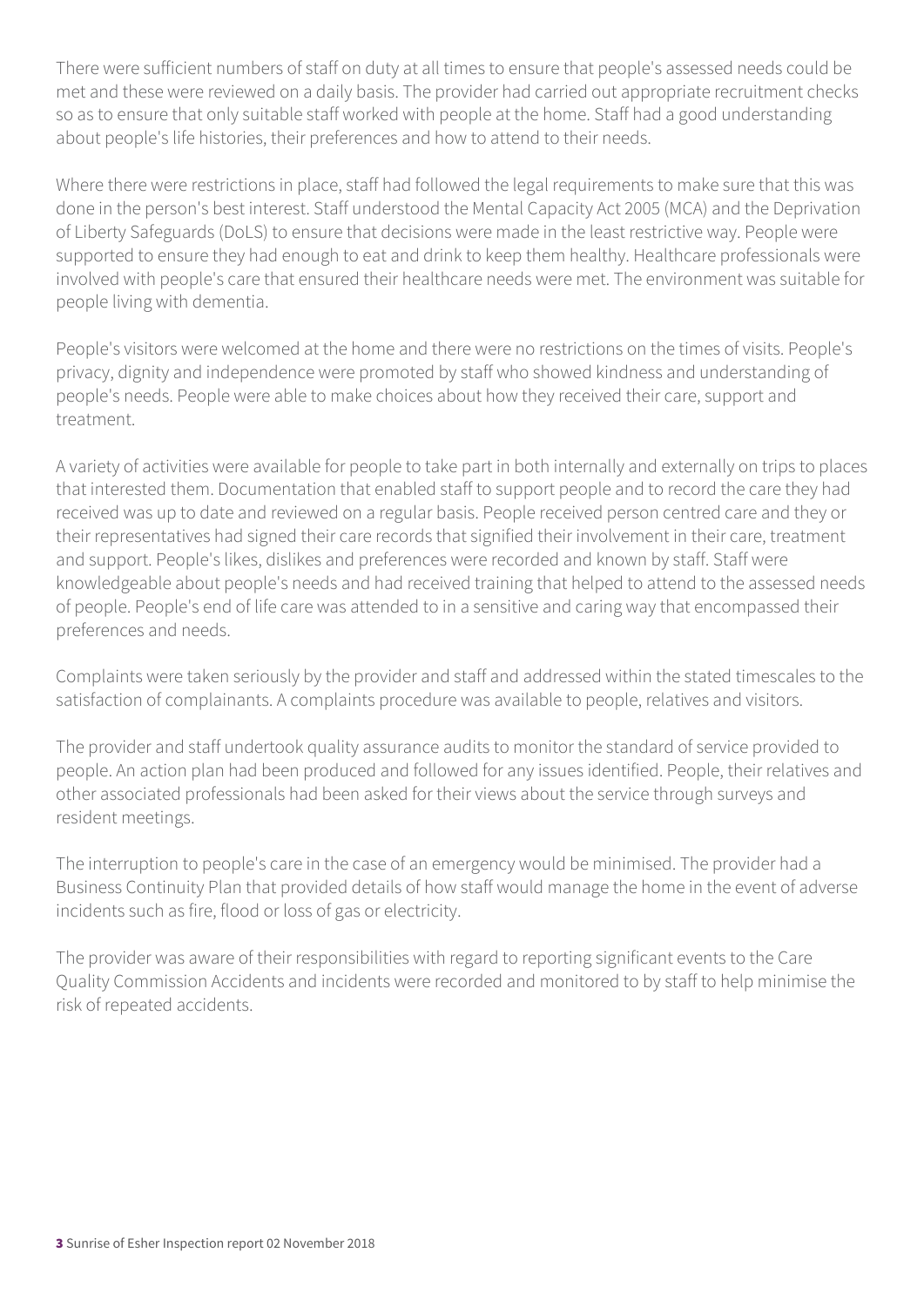### The five questions we ask about services and what we found

We always ask the following five questions of services.

#### Is the service safe? Good

The service was safe.

Staff were knowledgeable and understood the process to be followed if they suspected or witnessed abuse.

There were sufficient staff deployed throughout the home to meet the assessed needs of people.

Risks to individual people had been identified and written guidance for staff about how to manage risks was being followed.

People were kept free from infection because staff understood the infection control processes to prevent cross infection.

The provider had carried out full recruitment checks to ensure staff were safe to work at the service.

People's medicines were managed, stored and administered safely.

Accidents and incidents were recorded and monitored by staff at the home to help minimise the risk of repeated events.

### Is the service effective? The service effective?

The service was effective.

Staff received training and had opportunities to meet with their line manager regularly to ensure they provided effective care to people.

Where people's liberty was restricted or they were unable to make decisions for themselves, staff had followed legal guidance. People's consent was sought at all times.

People's nutritional needs were assessed and individual dietary needs were met. People enjoyed the food and could choose what they ate.

People had involvement from healthcare professionals as and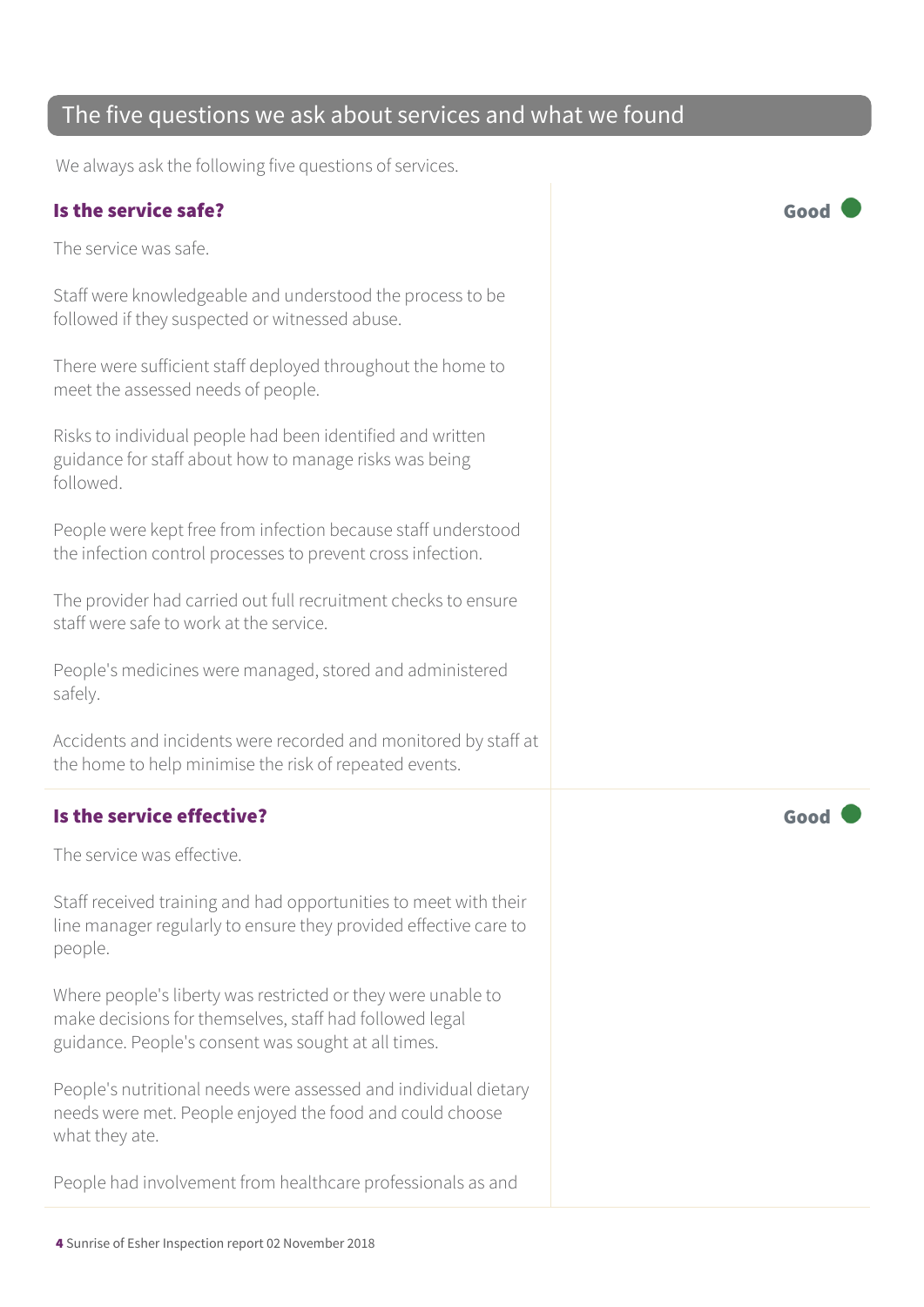| when they became unwell and staff supported people to remain<br>healthy.                                                                                                     |      |
|------------------------------------------------------------------------------------------------------------------------------------------------------------------------------|------|
| The environment was clean and suitable for people living with<br>dementia.                                                                                                   |      |
| Is the service caring?                                                                                                                                                       | Good |
| The service was caring.                                                                                                                                                      |      |
| People's care and support was delivered in line with their care<br>plans.                                                                                                    |      |
| People's privacy and dignity was respected. Staff were<br>knowledgeable about the people they cared for and were aware<br>of people's individual needs and how to meet them. |      |
| Staff were caring, gentle and kind to people.                                                                                                                                |      |
| Visitors were welcomed at the home and people could meet with<br>them in the privacy of their bedrooms.                                                                      |      |
| Is the service responsive?                                                                                                                                                   | Goo  |
| The service was responsive.                                                                                                                                                  |      |
| Staff responded well to people's needs or changing needs and<br>person centred care plans were written with people and their<br>relatives.                                   |      |
| People had opportunities to take part in a variety of activities<br>that interested them.                                                                                    |      |
| Information about how to make a complaint was available for<br>people, their relatives and visitors.                                                                         |      |
| People's end of life care was provided sensitively and in line with<br>people's needs and preferences.                                                                       |      |
| Is the service well-led?                                                                                                                                                     | Good |
| The service was well led.                                                                                                                                                    |      |
| People and their relatives had opportunities to give their views<br>about the service.                                                                                       |      |
| Staff felt supported by the manager.                                                                                                                                         |      |
| Staff met regularly to discuss people's needs, which ensured they                                                                                                            |      |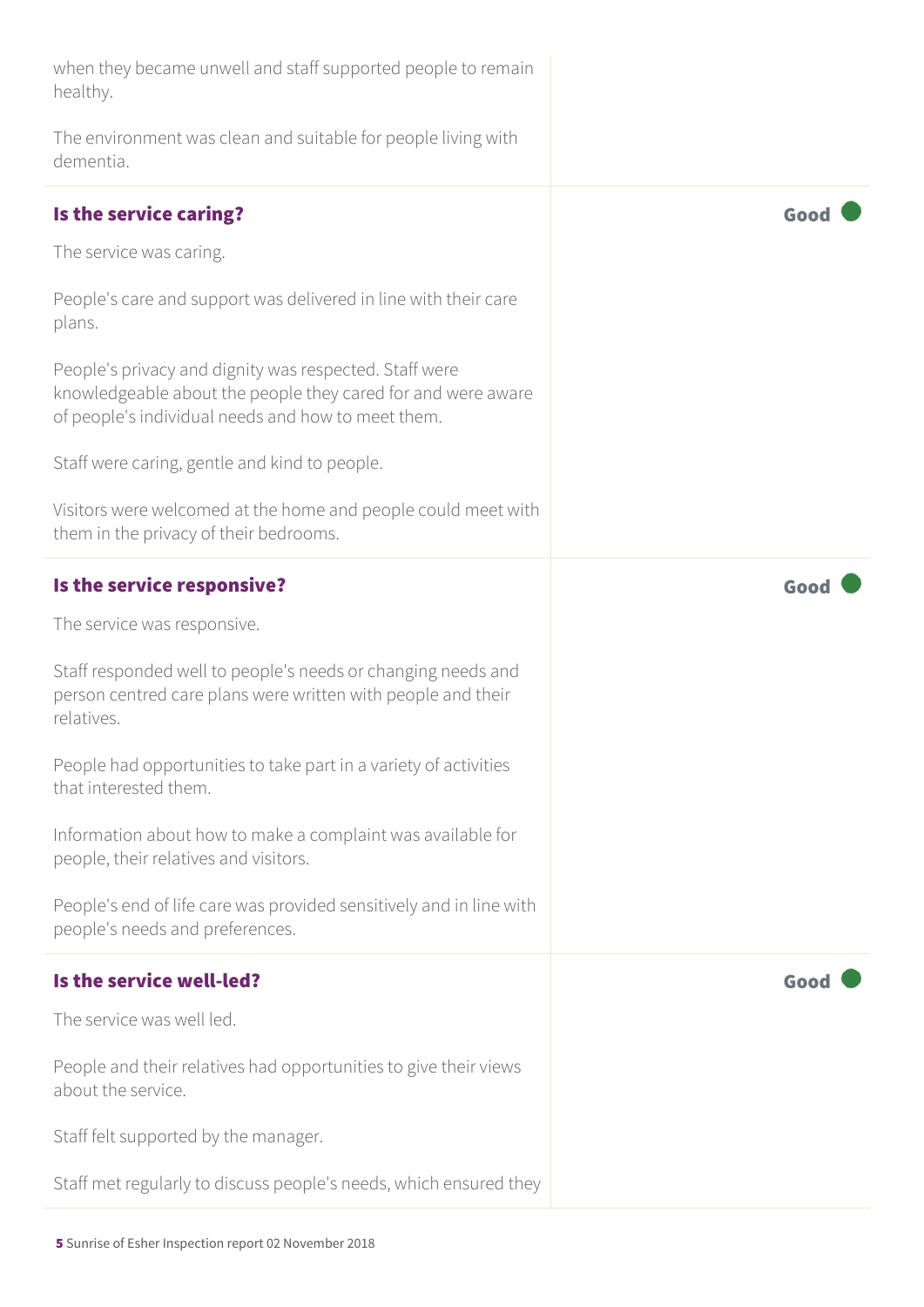provided care in a consistent way.

The provider had implemented effective systems of quality monitoring and auditing.

The provider was aware of their responsibilities in regard to sending Notifications about significant events to the Care Quality Commission.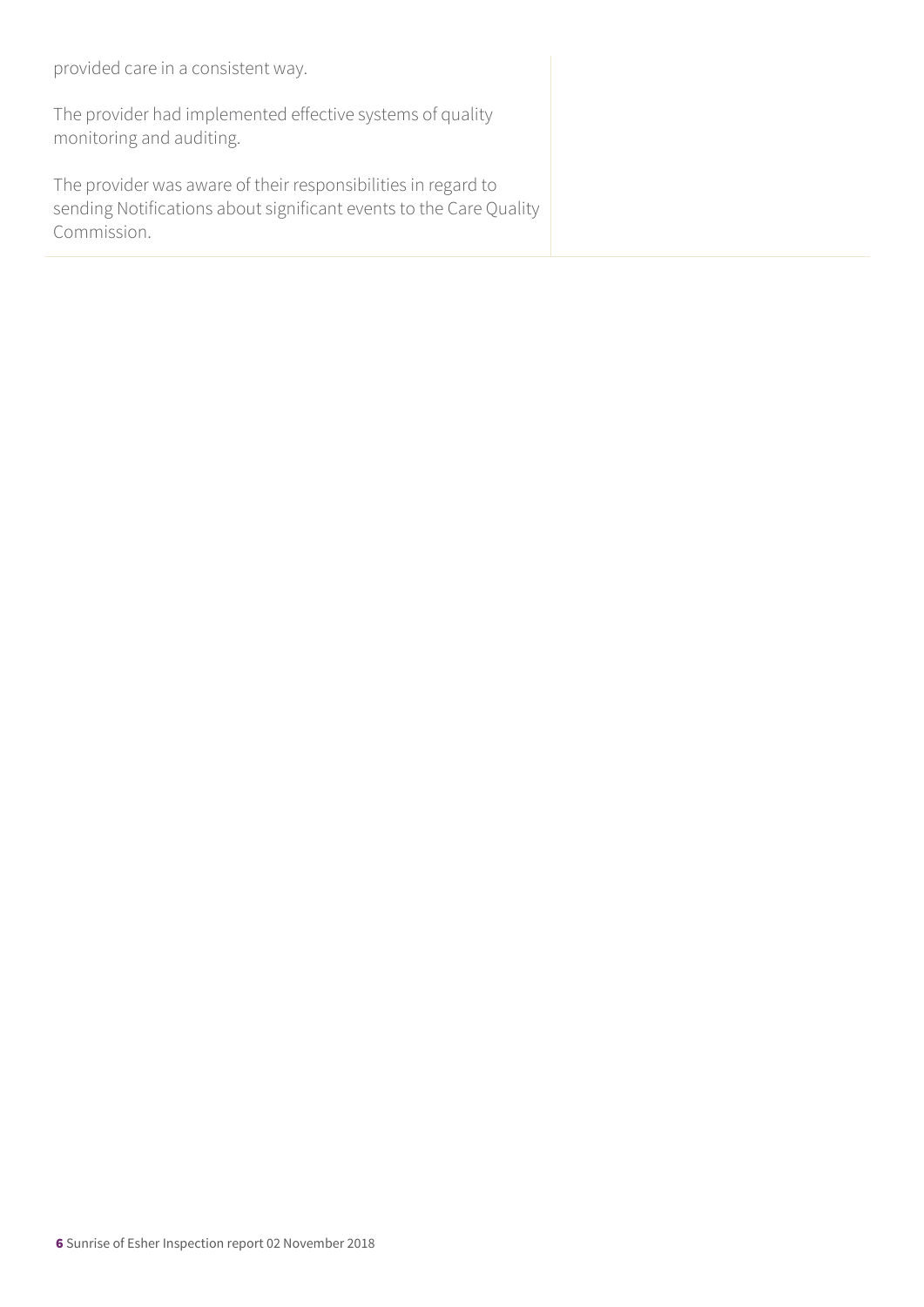

# Sunrise of Esher

### Detailed findings

## Background to this inspection

We carried out this inspection under Section 60 of the Health and Social Care Act 2008 as part of our regulatory functions. This inspection was planned to check whether the provider is meeting the legal requirements and regulations associated with the Health and Social Care Act 2008, to look at the overall quality of the service, and to provide a rating for the service under the Care Act 2014.

This inspection took place on 23 January 2018 and was unannounced.

The inspection was carried out by three inspectors and two experts-by-experience. An expert-by-experience is a person who has personal experience of using or caring for someone who uses this type of care service.

Before the inspection we gathered information about the service by contacting the local and placing authorities. In addition, we reviewed records held by CQC which included notifications, complaints and any safeguarding concerns. A notification is information about important events which the service is required to send us by law. This enabled us to ensure we were addressing potential areas of concern at the inspection.

We did not ask the provider to complete a Provider Information Return (PIR). This is a form that asks the provider to give some key information about the service, what the service does well and improvements they plan to make.

As part of our inspection we spoke with 15 people, two relatives, the manager and nine staff members. We looked at the care plans for 10 people, medicines records, accidents and incidents, complaints and safeguarding. We looked at mental capacity assessments and applications to deprive people of their liberty. We reviewed audits, surveys and looked at evidence of activities taking place at the home.

We looked at four staff recruitment files and records of staff training and supervision, appraisals, a selection of policies and procedures and health and safety audits. We also looked at minutes of staff meetings and evidence of partnership working.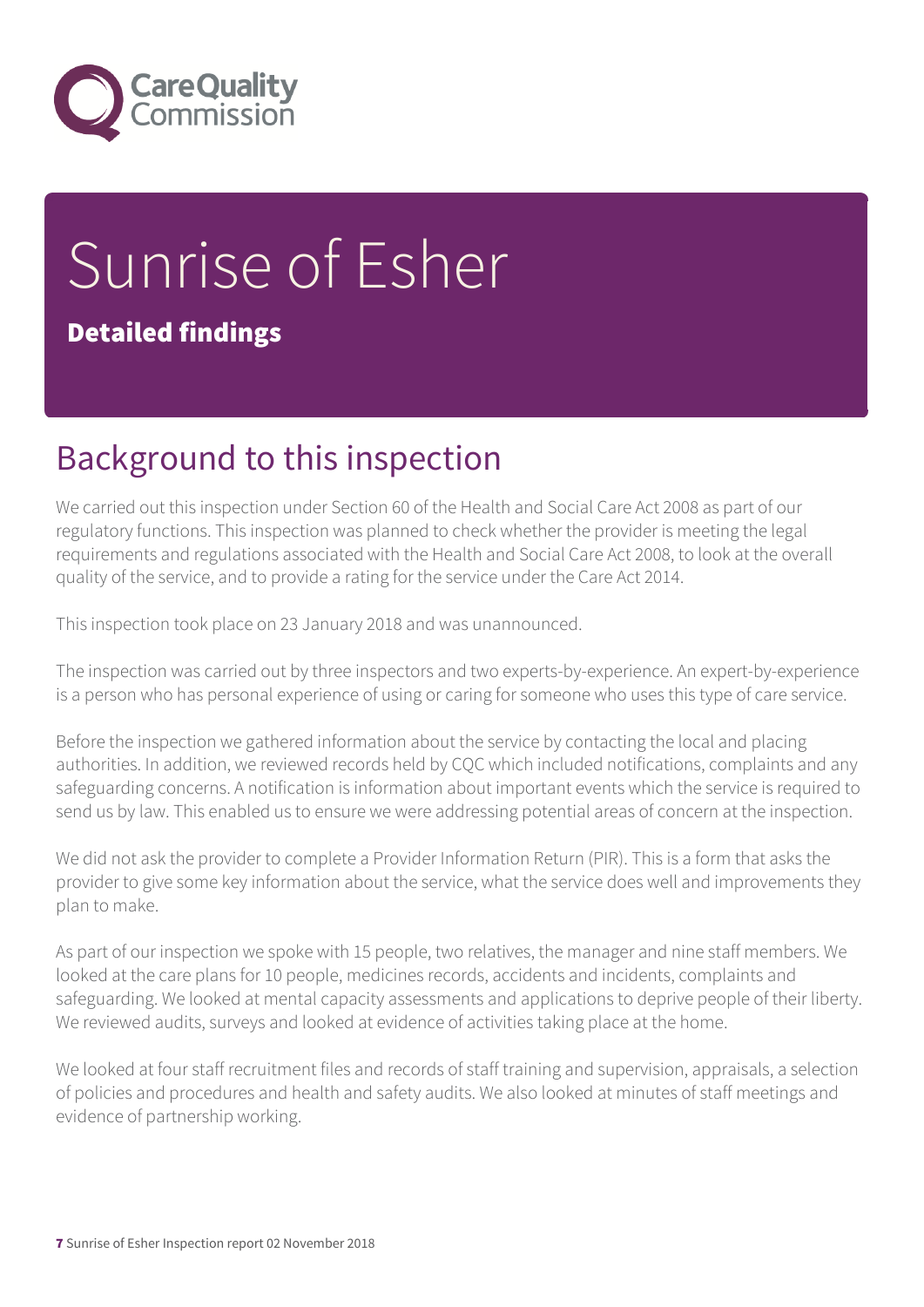People told us that they were safe living at Sunrise of Esher. People were complimentary about how safe they were. One person told us, "Yes, I am safe and I really like it here. Another person told us, "I do feel safe; staff are very good at this." A relative told us, "I feel that my [family member] is very safe here and that there are enough staff who are all very caring."

People were protected from abuse because staff understood their roles in keeping people safe. Staff were very knowledgeable about abuse and the different types. Staff explained the signs that would raise suspicions about mistreatment, for example, unexplained bruising. Staff told us that they would not hesitate to report any bad practice to the manager or the provider. One member of staff told us, "I would report everything to the manager and if I did not think they had acted on it then I would contact the local safeguarding team. Their telephone numbers are displayed in the staff office."

People were kept as safe as possible because potential risks had been identified and assessed. Each person had risk assessments in place to help them maintain their independence in a safe way. Risk assessments had included falls, manual handling, skin integrity and nutrition. Staff were aware of the risks to people and the action to take to minimise the risk. People also had individual personal emergency evacuation procedures (PEEPs).This informed staff how to safely evacuate people from the home in the case of fire or other such emergencies. The interruption to people's care in the case of an emergency would be minimised. The provider had a 'Business Continuity Plan' that provided details of how staff would manage the home in the event of adverse incidents such as fire, flood or loss of gas or electricity. Staff were knowledgeable about these procedures that would help to ensure people were kept safe during an emergency.

We looked at how well people were kept safe from risks involving other people using the service. We could see that risks had been assessed appropriately and documented which provided guidance for staff to follow. Learning from past events had shaped an appropriate and thorough process and took into account the layout of the service and people's needs whilst maintaining a good focus on their independence. For example, one person whose behaviour challenged and entered other people's bedrooms uninvited. Risk assessments in relation to these behaviours had been written and reviewed regularly. A behaviour chart had been implemented, regularly reviewed and discussed with the GP and Community Psychiatric Nurse (CPN) teams. The provider had considered how risks to people were managed as part of a 'memory care strategy.' This included how safe care was provided to people where their physical needs exceeded their mental health needs. The assessment process had been updated to ensure that risks to people living at the service were considered, managed and mitigated.

Medicines were administered, recorded and stored safely. People received their medicines when required and as they were prescribed by their GP. One person told us, "I get my medicine on time and I know what they are for." People's medicine records were accurately maintained and included the stock balances of medicines. There were no omissions of signatures on the medicine administration records (MARs). Medicines that required refrigeration were stored in lockable fridges which were not used for any other purpose. The temperature of the fridges and the rooms in which they were housed was monitored regularly.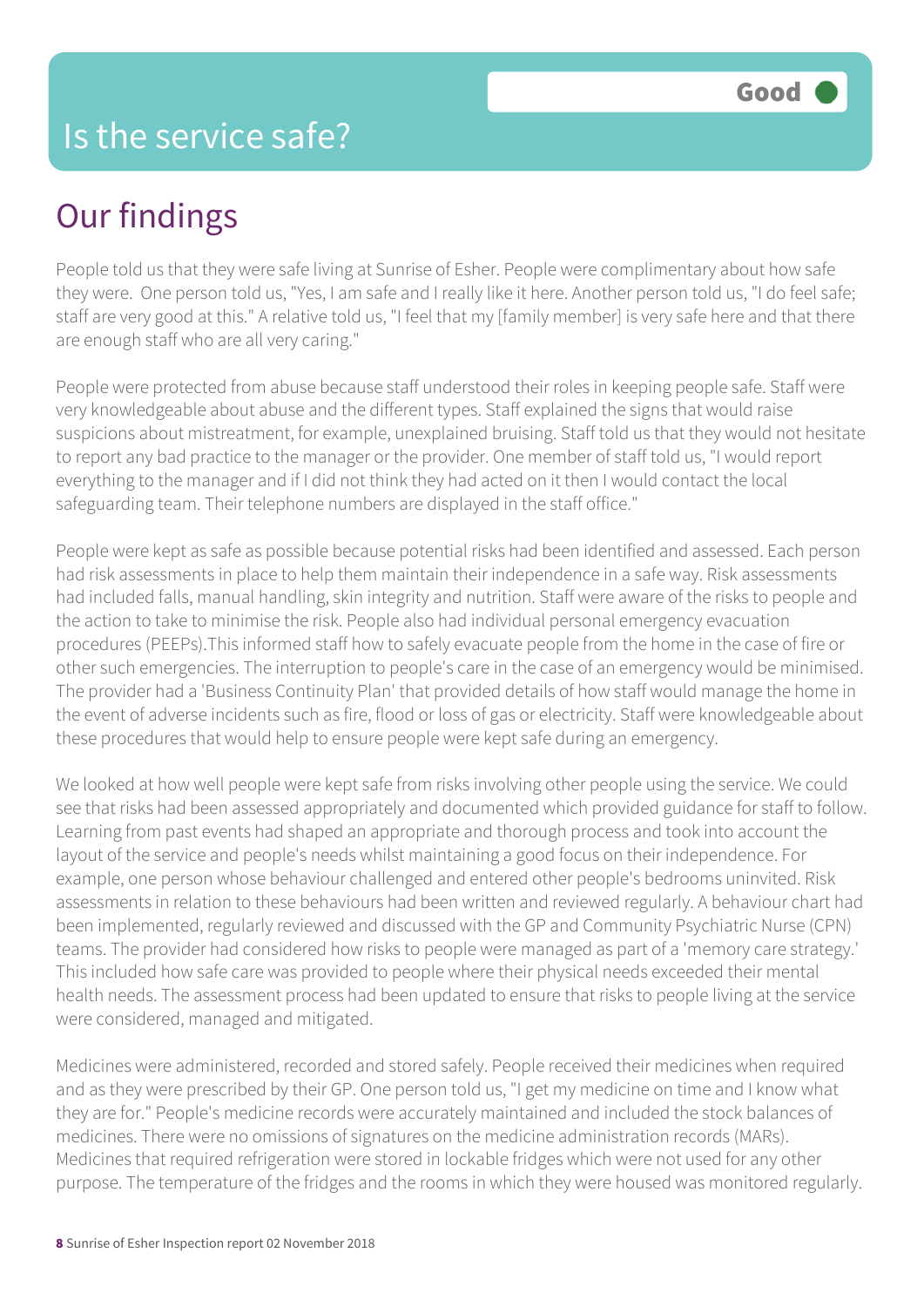The administration of medicines followed guidance from the Royal Pharmaceutical Society. Staff did not leave unlocked medicines trollies unsupervised at any time. Staff did not sign MAR charts until medicines had been dispensed. Records provided to us evidenced that staff had received training in the administration of medicines and competency checks were undertaken.

People were supported by sufficient numbers of staff with the right skills and knowledge to meet their individual needs. The manager told us that there were three units in the home. One was for dementia, known as the reminiscence neighbourhood; the other two were for people who required personal care and these were called the assisted living neighbourhood. The manager told us that the staffing for the reminiscence was six staff in the morning, five staff in the afternoon and three waking night staff. The assisted living had six staff all day and three waking night staff. There was also an activities co-ordinator, maintenance staff, chef and housekeeping staff. These staffing levels were confirmed during our observations, discussions with staff and the viewing of the duty rotas. Staff told us that there were enough staff. One member of staff told us, "I think we have enough staff. I have sufficient time to care for people well." Another member of staff told us that they could discuss the staffing levels and the changing needs of people with the manager and extra staff would be deployed as and when required. We observed staff respond to people in a timely manner when they asked for support, no one was kept waiting.

People were protected from unsuitable staff because safe recruitment practices were followed before new staff were employed. All the required documentation, including a full employment history, references and Disclosure and Barring Service (DBS) checks had been obtained for new staff. The DBS helps providers ensure only suitable people are employed in health and social care services.

People were protected against the spread of infection within the service. People lived in an environment that was clean and hygienic. All areas of the home were very clean and tidy. Personal protective equipment (PPE), such as aprons and gloves, were readily available to staff. All hand basins contained hot running water, liquid soap and disposable towels. Bathrooms and toilets were clean and free of litter or debris. Staff told us they had undertaken training in infection control and records confirmed this. Daily, weekly and monthly cleaning schedules were maintained. Records of audits and spot checks were maintained for the home. This ensured that people lived in a clean and hygienic environment. Domestic staff were knowledgeable about how to minimise the risk of cross infection and were observed changing their PPE after cleaning each room. Accurate records of the cleaning that had been undertaken were maintained that included the daily cleaning of all mattresses. People told us that the home was always clean. One person told us, "I have seen staff cleaning, and if it is not convenient for me they will always come back at an agreed time. This happened today because I slept later than I usually do. Staff came and did my bed when I went to get some breakfast."

When people had accidents or incidents these were recorded and monitored by the registered manager. Records of accidents and incidents were detailed and included the action staff had taken, the outcome and any lessons learned. The management and clinical teams met regularly to discuss incidents and accidents and to identify any trends and help to prevent a repeat of these.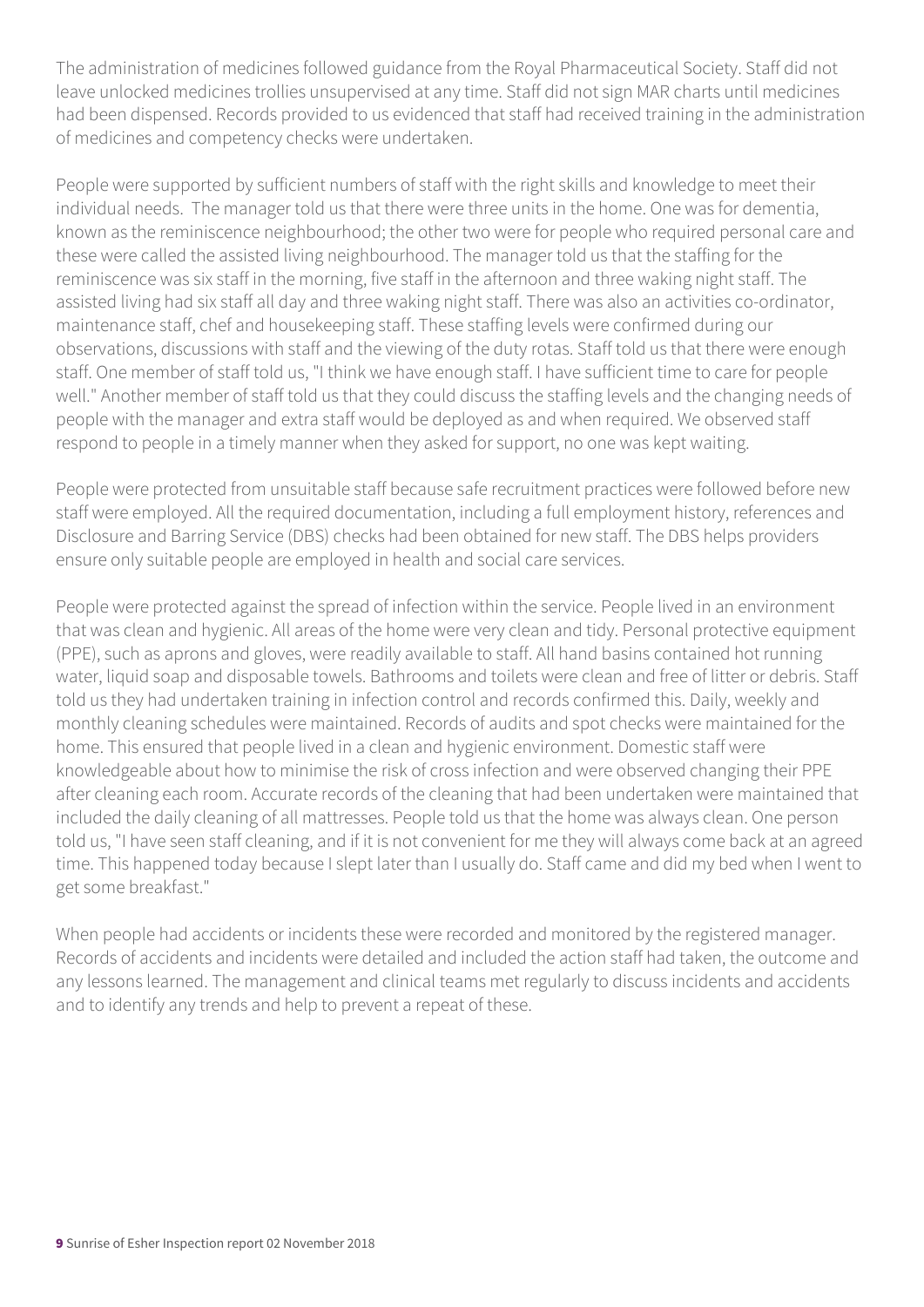People's needs, choices and preferences were assessed and care, treatment and support was delivered in line with current legislation. For example, NICE Guidance in regard to supporting people with dementia and how to support people to maintain their independence and stay healthy. Pre-admission assessments had included information about the person's health, medicines, communication, nutrition and likes and dislikes. For example, one person's assessment had included that they had a strong accent and required time to communicate clearly. It recorded that they liked sugar in their tea and did not like fish. Information gathered during the assessment process were all added to the person's care plan. People told us that they had been consulted about how they would like to be looked after by staff.

People received effective care from staff who had the skills, knowledge and understanding needed to carry out their roles. People and their relatives told us that they though the staff had been trained. One person told us, "Staff are well trained, they are patient and very helpful." Records evidenced that staff had received the required mandatory training. Other training had included the falls prevention, behaviours that challenged and dementia. Records also showed that staff received an induction when they commenced their duties at the home. One member of staff told us, "My induction included me shadowing with another member of staff until I felt confident to work on my own. The induction included all the mandatory training and helped me in my role." Staff were able to describe what they had learned from the training. For example, one member of staff told us, "In the behaviour that challenged I learnt that I must talk to the person in a calm manner and to use any distraction techniques that were recorded in the person's care plans. If this did not work then to go back a short time afterwards. We change staff as well as this sometimes works." They stated that they record these types of behaviours in the person's care plan and have consultations with the community psychiatric nurses (CPNs.)

People were supported by staff who had regular supervisions (one-to-ones) with their line manager. Staff told us that these helped them to discuss their roles, the people they worked with and identified their training needs. Records maintained showed that staff had regular supervisions and an annual appraisal of their work. The home also had meetings that were called 'The daily Huddle. This is when all staff met at the beginning of each shift where staff discussed their roles for the day, which people were on fluid and fluid charts, summary of call bell response time, accidents and incidents and the activities for the day.

People were supported to ensure they had enough to eat and drink to keep them healthy. People told us that the meals provided were good. One person told us, "The food is very good, very well cooked and with lots of variety." Another person told us, "The food here is absolutely wonderful, check my comments in the book." We looked at the book and the person had written a compliment every day in the book. A relative told us, "My [family member] enjoys the food here."

People's dietary needs were recorded in their care plans and the chef had a list of these in the kitchen along with photographs of the person. The chef also had a list of people's likes, dislike and allergies. The storage of food was in line with current legislation. For example, all foods stored in the fridge were covered and dated. Pureed food was presented in different colours on plates to make the meal look more appetising for the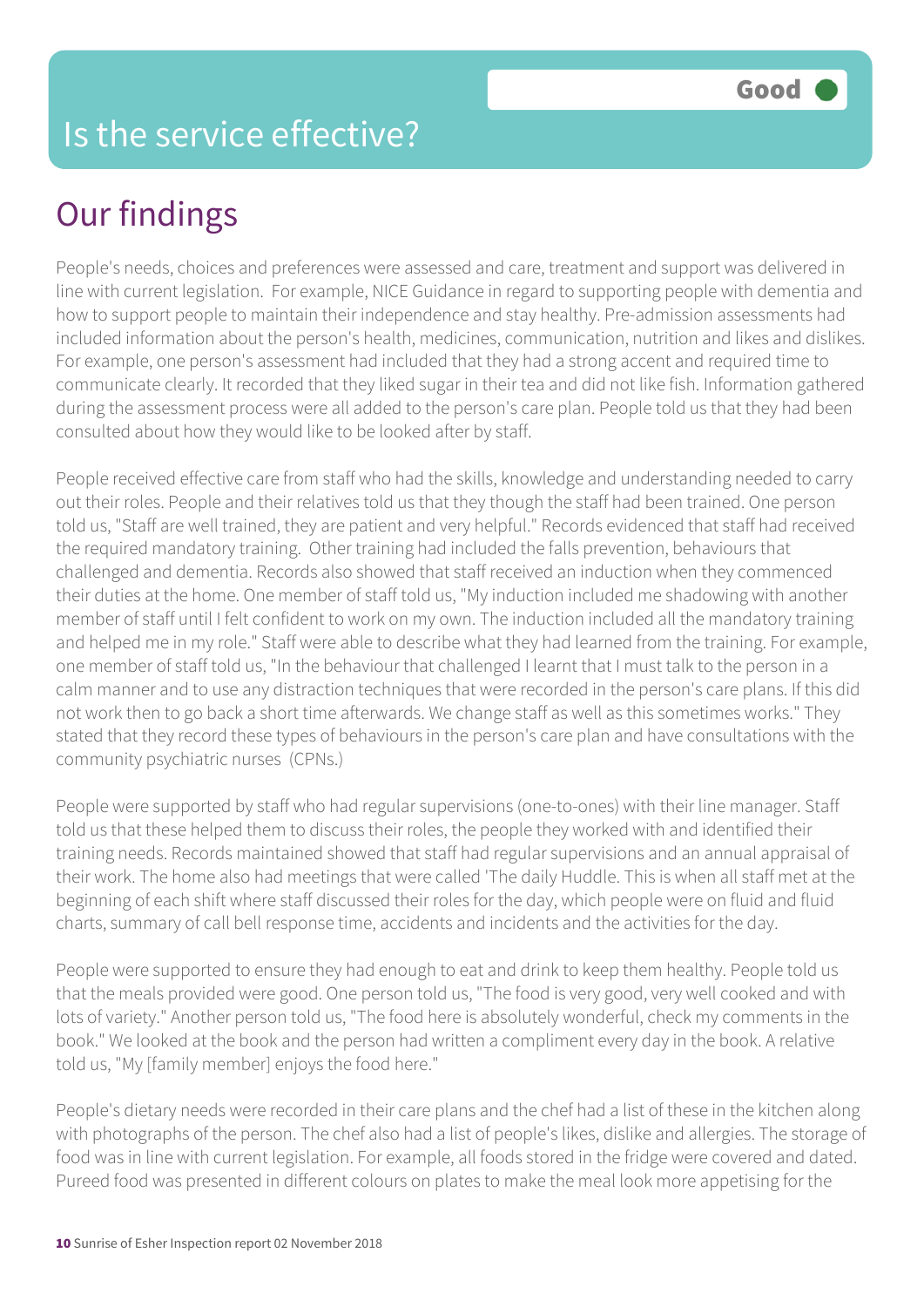person. The provider sends recipes to the chef and they automatically came with the nutritional values of meals and any associated allergens. This would enable the chef to check which people would be affected and who would require alternative meals. Although people had been told what the choice was for lunch and a menu was displayed throughout the home, we observed in the reminiscence unit that staff showed people plated meals that helped them to decide which meal they preferred. Staff were available to provide support people during lunch as and when required and they engaged in conversations with people.

Care plans included information about people's nutritional and hydration needs. There were assessments, such as Multi-Universal Screening Test (MUST) in place for those at risk of malnutrition. We noted a variety of referrals and assessments had taken place, including those involving dieticians and speech therapists. There were several people living at the home who were at risk of choking. We noted these people's care plans contained up to date choking risk assessments with clear instructions for staff on how to prevent or manage emergency situations.

People had access to all healthcare professionals that supported them to live healthier lives. We saw evidence of people attending a variety of health appointments such as GP, and hospital consultants. Other professionals visited people at the home, for example, community nurses, speech and language therapists. This demonstrated that people's healthcare needs were monitored by staff and that relevant healthcare professionals were consulted about people's care where necessary. For example, one person had recently seen the district nurse about a suspected skin breakdown. Staff had noted a blister and this had been looked at by the GP and cream had been prescribed. Another person had seen the GP due to behaviour that challenged. The GP referred them to the community mental health team (CMHT). The GP also noted that the person had difficulty hearing which may have caused frustration. Records evidenced that the person had been for a hearing test and letters from audiology department confirmed no problems but they had their ears syringed as a precaution.

People benefitted from staff who worked across organisations and communicated well with each other to deliver effective care, support and treatment. There was evidence within the care plans of regular meetings and consultations with the GP, Dietician, Tissue Viability Nurse, CPNs, Hospital Consultants and speech and language therapists.

People lived in an environment that that was adapted to meet their needs. All equipment used at the home was serviced in line with the manufactures' guidance to ensure it remained in a good state of repair and was safe for people to use. There was good signage throughout the home that enabled people to find their way around to communal areas of the home, this also included information written in brail to help those who had sight issues. For example, the dining room, toilets, bathrooms and their bedrooms.

The Mental Capacity Act 2005 (MCA) provides a legal framework for making particular decisions on behalf of people who may lack the mental capacity to do so for themselves. The Act requires that as far as possible people make their own decisions and are helped to do so when needed. When they lack mental capacity to take particular decisions, any made on their behalf must be in their best interests and as the Mental Capacity Act 2005 (MCA). Where people lacked capacity to make certain decisions, appropriate assessments had been completed to ensure the requirements of the Act were met. People had been assessed as having the capacity to understand and agree to live at this supported living service.

Staff had an understanding of the Mental Capacity Act (2005) including the nature and types of consent, people's right to take risks and the necessity to act in people's best interests when required. We saw staff asking for people's consent before giving care and support throughout the inspection.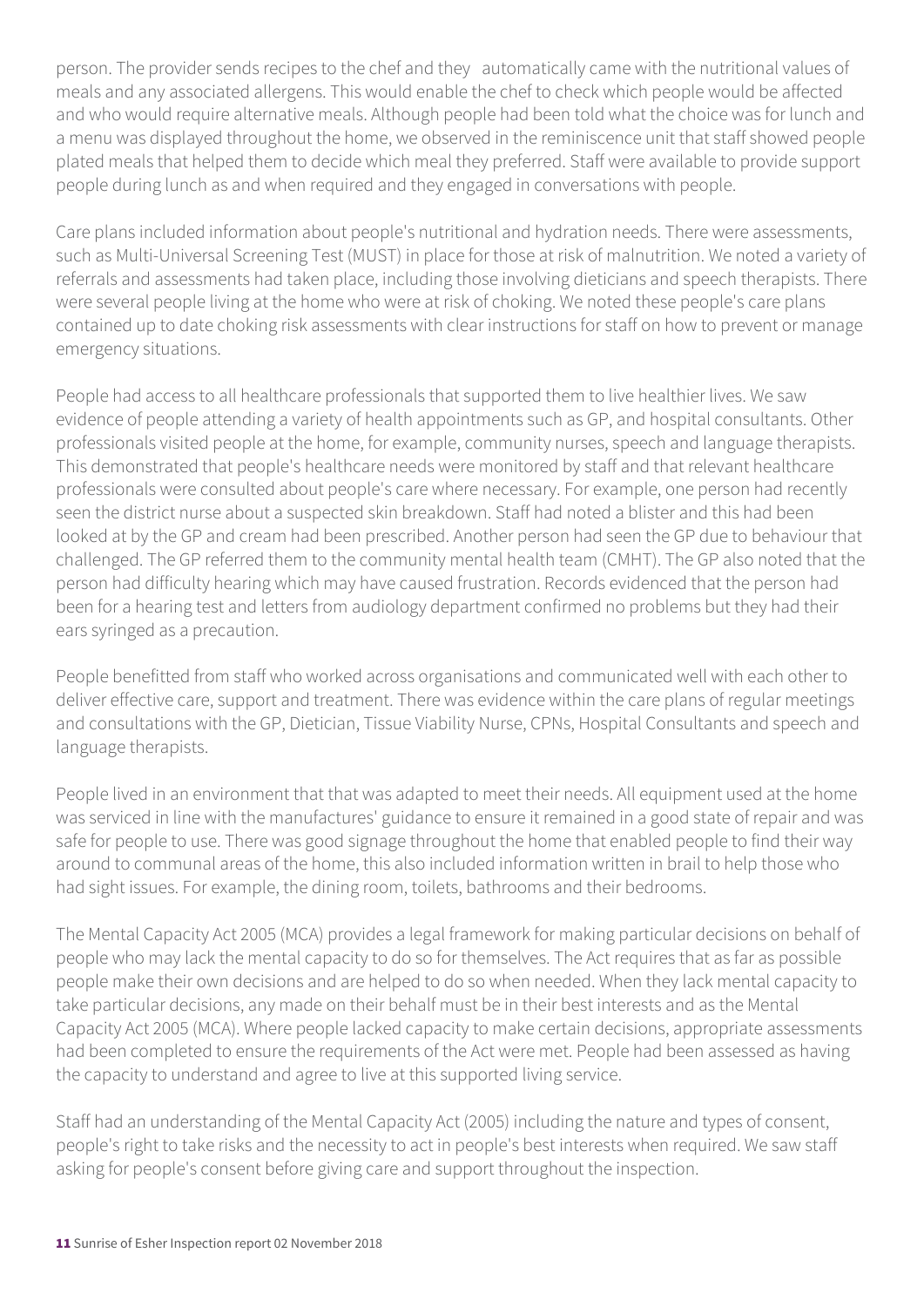People can only be deprived of their liberty to receive care and treatment when this is in their best interests and legally authorised under the MCA. The application procedures for this in care homes are called the Deprivation of Liberty Safeguards (DoLS). Staff understood that people's capacity could change, and if they had to restrict someone's freedom to keep them safe, they knew they would have to do an MCA assessment, have a best interest's decision, and apply for a DoLS. As people had capacity to agree to live at this service the DoLS did not apply at this inspection. least restrictive as possible.

We checked whether the service was working within the principles of the MCA, and whether any conditions on authorisations to deprive a person of their liberty were being met. For example, One person had an MCA in their file for the decision to move them downstairs and recorded that the person lacked the capacity to make the decision to move floors. A best interest decision that had involved staff and the person's family member recorded that it was in the person's best interest to move. A DoLS application had been approved. There was evidence in care plans that people had representatives' in regard to making decisions, for example Lasting Power of Attorney for Health and Welfare.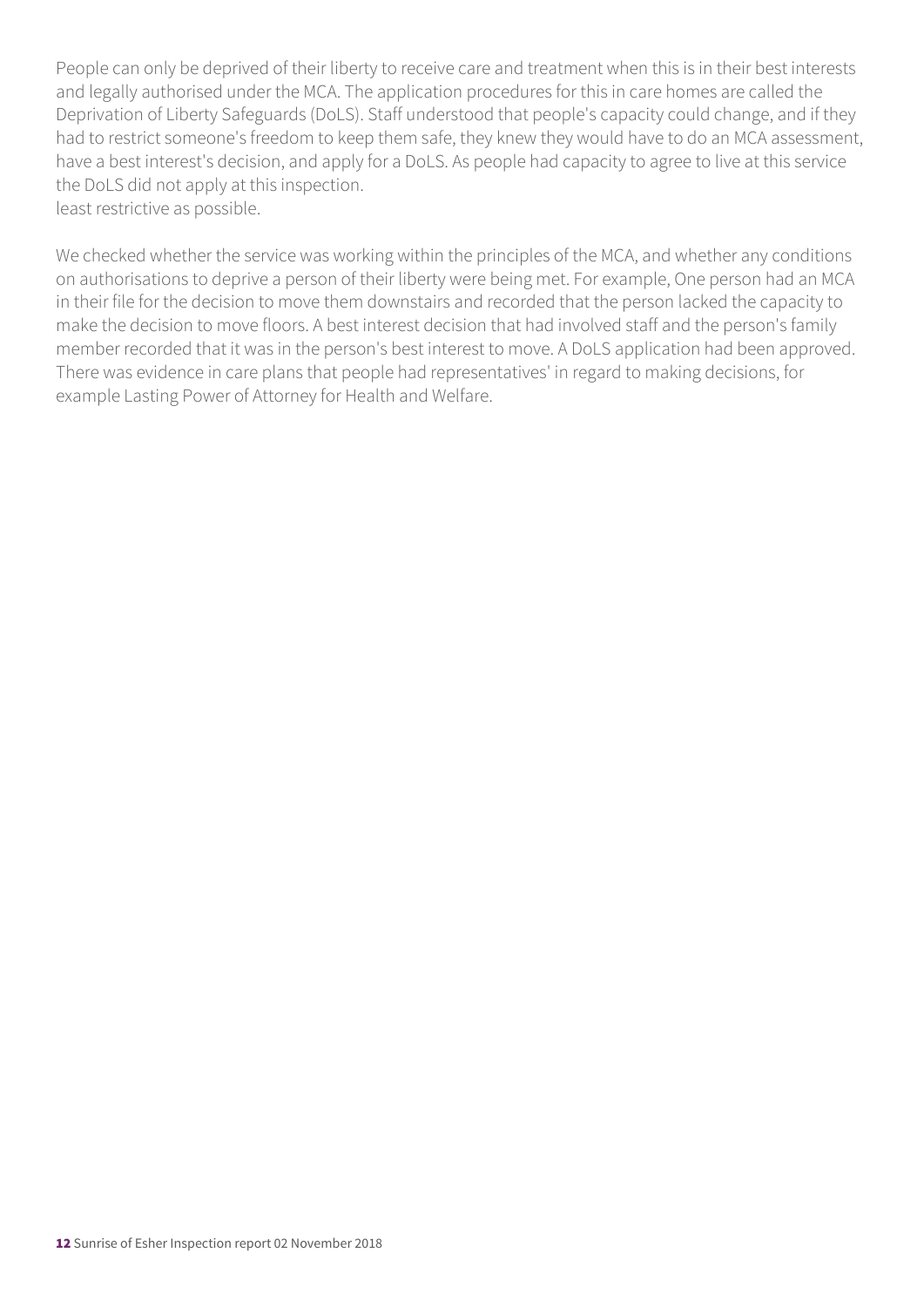People were treated with kindness and compassion in their day-to-day care. People told us that staff were caring and kind people. One person told us, "I have found staff to be caring, meticulous and interested in what I want to do." Another person told us, "They are wonderful staff; they are very helpful and understanding." Relatives were also complimentary about the care provided to their family members. One relative told us, "I think they [staff] are brilliant, I really do. When my [family member] had a fall they were really kind to them. They always inform me when anything is wrong."

Staff were positive in their roles and were compassionate and committed to the people they supported. We observed care and support given to people throughout our visit. There was good, positive interaction between people and staff who consistently took care to ask permission before intervening or assisting with anything. There was a high level of engagement between people and staff and no incidents of discourteous staff actions. Staff were responsive to people's needs and addressed them promptly and courteously. For example, staff took time to explain procedures before using the hoist. Staff gave people detailed information to allow people to make choices, such as meal preferences and choice of activities.

People were supported to express their views about their care and treatment and making decisions about their care plans. One person told us, "Yes, I am involved in my care plan and it has been reviewed with me, obviously." We looked at people's care plans in order to ascertain how staff involved people and their families with their care as much as possible. Care plans and risk assessments were discussed and agreed with people or their relatives. People and their relatives told us they had been involved in their care plans and that they could request changes at any time. This was confirmed during discussions with staff. We noted from the care plans that the provider held regular meetings with people and their families in which the care for the person was discussed and agreed. Staff were knowledgeable about the needs of people and what their interests were.

People's privacy, dignity and independence were promoted by staff. Staff told us that they ensured all personal care was undertaken in the privacy of people's bedrooms with the doors and curtains closed and we observed this in practice during our visit. People told us that all staff respected their privacy and dignity. One person told us, "Staff always respects my privacy." One member of staff told us, "We always knock on people's doors and make sure that all personal care needs are undertaken in private with doors and curtains closed. We respect the views of people and if they asked for things to be done differently then we would do it, as long as it was safe." Another member of staff stated, "We always ask people if they are ready for us to help them, for example, to get a wash. We make sure that we do this in the privacy of their bedrooms. "People were encouraged to be independent. One person told us, "They [staff] let me wash myself and get dressed but if I need any help they are always there."

We observed staff interacting with people throughout the day. There was a calm and inclusive atmosphere in the home. We noted staff were respectful and kind to people living at the home. We observed many instances of genuine warmth between staff and people. On these occasions, staff took time to explain their actions in order to minimise people's anxiety. At lunchtime, people were free either to be served at the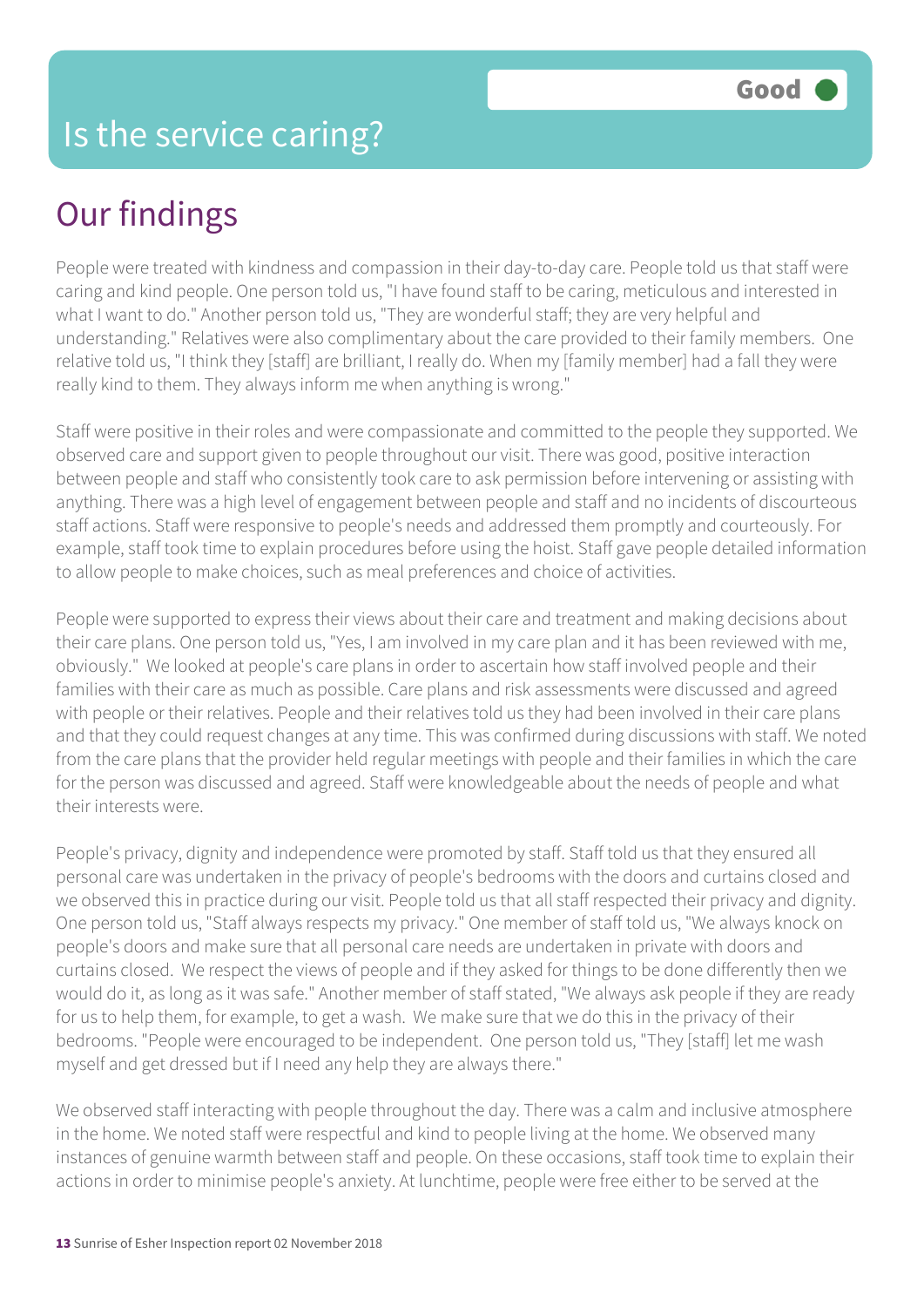dining table or to approach staff to look at food before making a choice. Their choices were accommodated by staff promptly and efficiently.

People's visitors were made welcome at the home. Throughout the day relatives were coming in and out of the home to see their family members. One relative told, "I can come here at any time to visit my [family member]."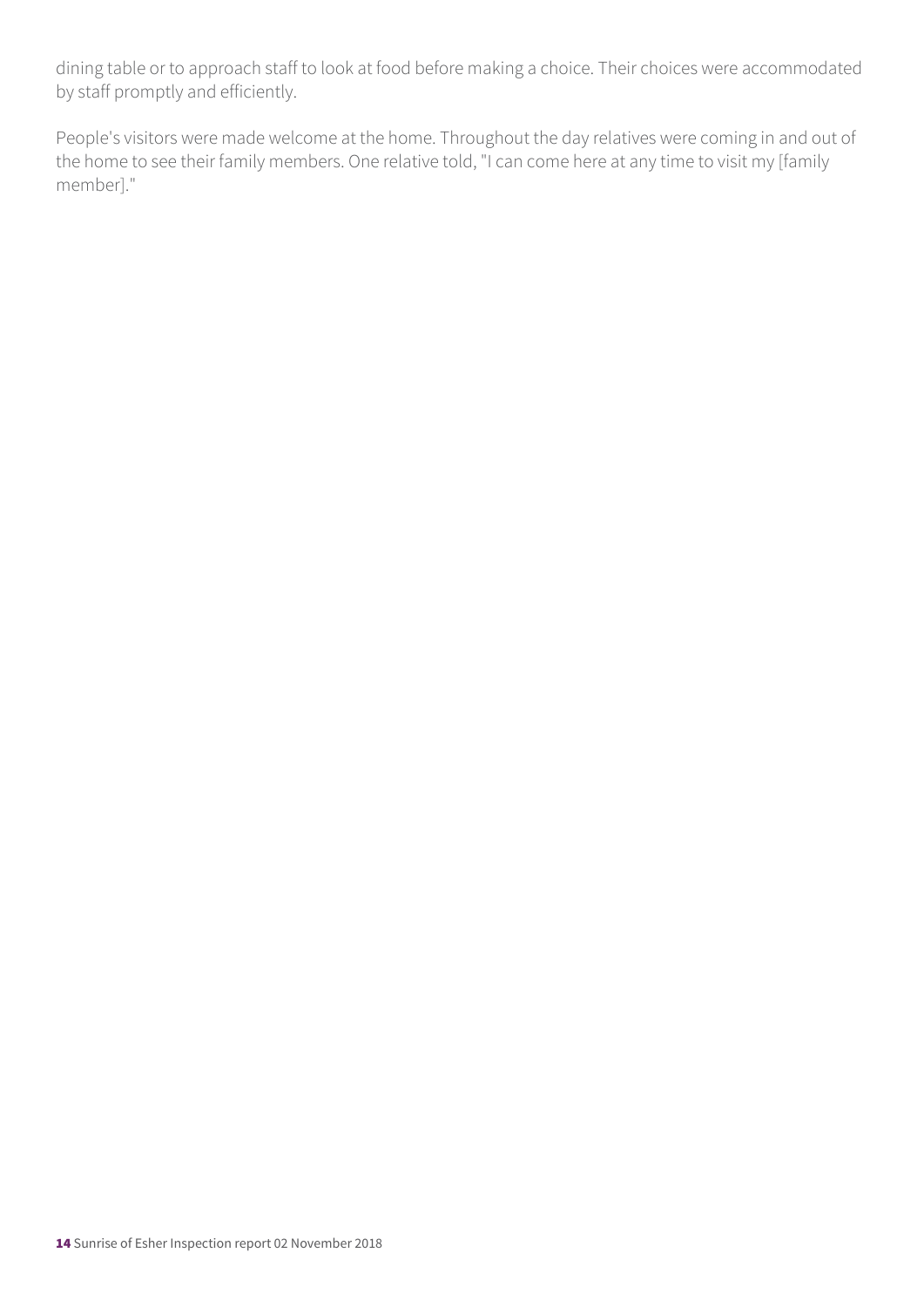### Is the service responsive?

## Our findings

At our inspection of 15 December 2016 we found the service was in breach of Regulation 9 of the Health and Social Care Act 2008 (Regulated Activities) Regulations 2014. The assessments and care plans were not personalised. During this inspection we found the provider had met this Regulation.

People received care that was personalised to their needs. People and their relatives told us that they had a care plan and were involved in the reviews. One person told us, "Yes I do have a care plan but I have allowed my daughter to take on the responsibilities of my care." A relative told us, "I have a six monthly review for my [family members] care."

Care plans were person centred and they had been written from the information gathered during the preadmission assessments. At the time of our inspection the provider was in the process of transferring the paper care plans to a new electronic system that would enable staff to easily access information in the care plans. Care plans recorded what was important to people and relevant up to date information. For example, we noted one person exhibited distress and/or sometimes exhibited behaviour that challenged due to their advanced dementia. We noted the provider had recorded incidents related to this in behavioural charts in order to identify potential triggers. This information was recorded in detail in behaviour care plan. These care plans also informed staff in which non-verbal ways distressed behaviour manifested itself. There was also a plan of action, outlining tried and tested methods to calm the person, such as offering lemon tea and playing classical music. A referral for the person had been made to the Intensive Support Team, part of the Community Mental Health Team, who provided ongoing support and advice to staff. Other information recorded in care plans included communication, mood, behaviour, socialisation, safety, falls, memory, moving and handling, personal hygiene, bathing, dressing and laundry.

People had a range of activities they could access every day. The manager told us that they were currently recruiting an activity coordinator, but in the meantime an activity coordinator from a sister home had been organising the activities programme so people would not miss out on their activities. People told us that activities were provided for them to take part in if they wished to. One person told us, "Oh yes, I can I do the seated exercises, games and Tai Chi. The outings are very good too, and I have been on some of them. They also have some good entertainers here, and we have someone playing the piano this afternoon." Another person told us, "I don't participate in activities but I do like the large screen and films that they show, plus the books. They have a lovely library here." Activities provided had included shopping at a local supermarket, quizzes, art and craft and flower arranging. Activities on the reminiscence unit included large picture bingo, reminiscing and themed activities about the past. People in this unit also had memory boxes outside their bedrooms that had photographs and artefacts from their past lives. This helped staff to engage in conversations with people, for example, their past employment, family and hobbies and interests.

Complaints and concerns were taken seriously and used as an opportunity to improve the service. People and their relatives told us that they knew how to make a complaint and they had been provided with a copy of the provider's complaints procedures. One person told us, "Yes there is information, but it's never been necessary for me to make a complaint." Another person told us, "I've never had to make a complaint, but I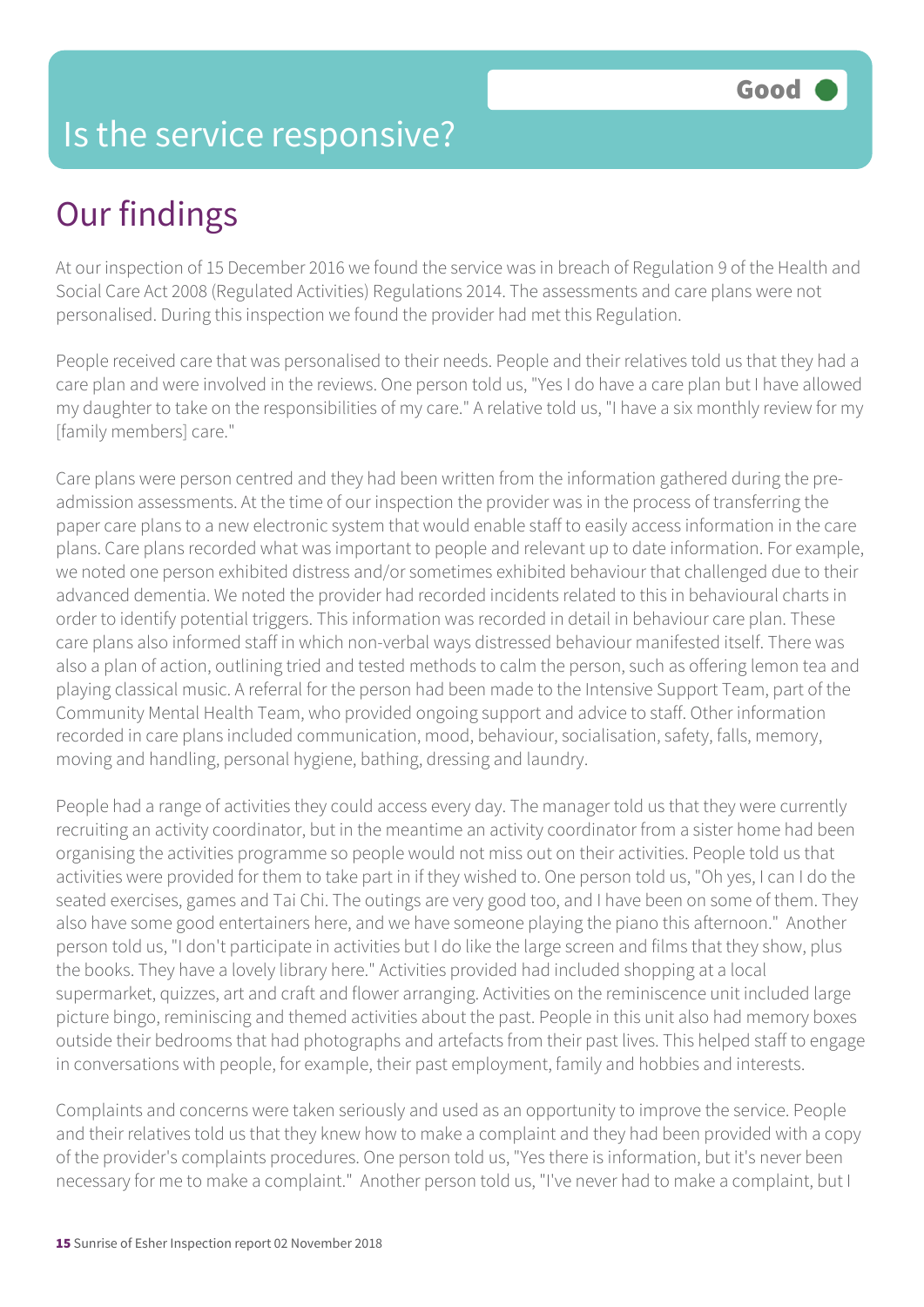do know how to." Staff were clear about their responsibilities in the management of complaints or concerns. They were aware of the provider's complaints policy and procedures and where to find them. We noted the complaints procedure was available in the communal areas of the home. This document included information about how and to whom people and representatives should make a formal complaint. There were also contact details for external agencies, such as the Local Government Ombudsman. The provider had received eight complaints during the last twelve months and records maintained showed that complaints had been investigated thoroughly and to the satisfaction of complainants. The provider had also received many letters complimenting staff about the care that had been provided to people at Sunrise of Esher.

End of life care was provided sensitively and in line with people's needs and preferences. Care plans included people's requests about their end of life wishes that included if they wanted to remain at the home or be admitted to hospital. For example, one person's end of life care plan recorded that staff were to liaise with their relatives around their preferences as they was not able to communicate. It clearly stated that they did not wish to be admitted to hospital. The manager told us that they would work closely with the GP and local hospices to ensure that people had a pain free and dignified end of life care.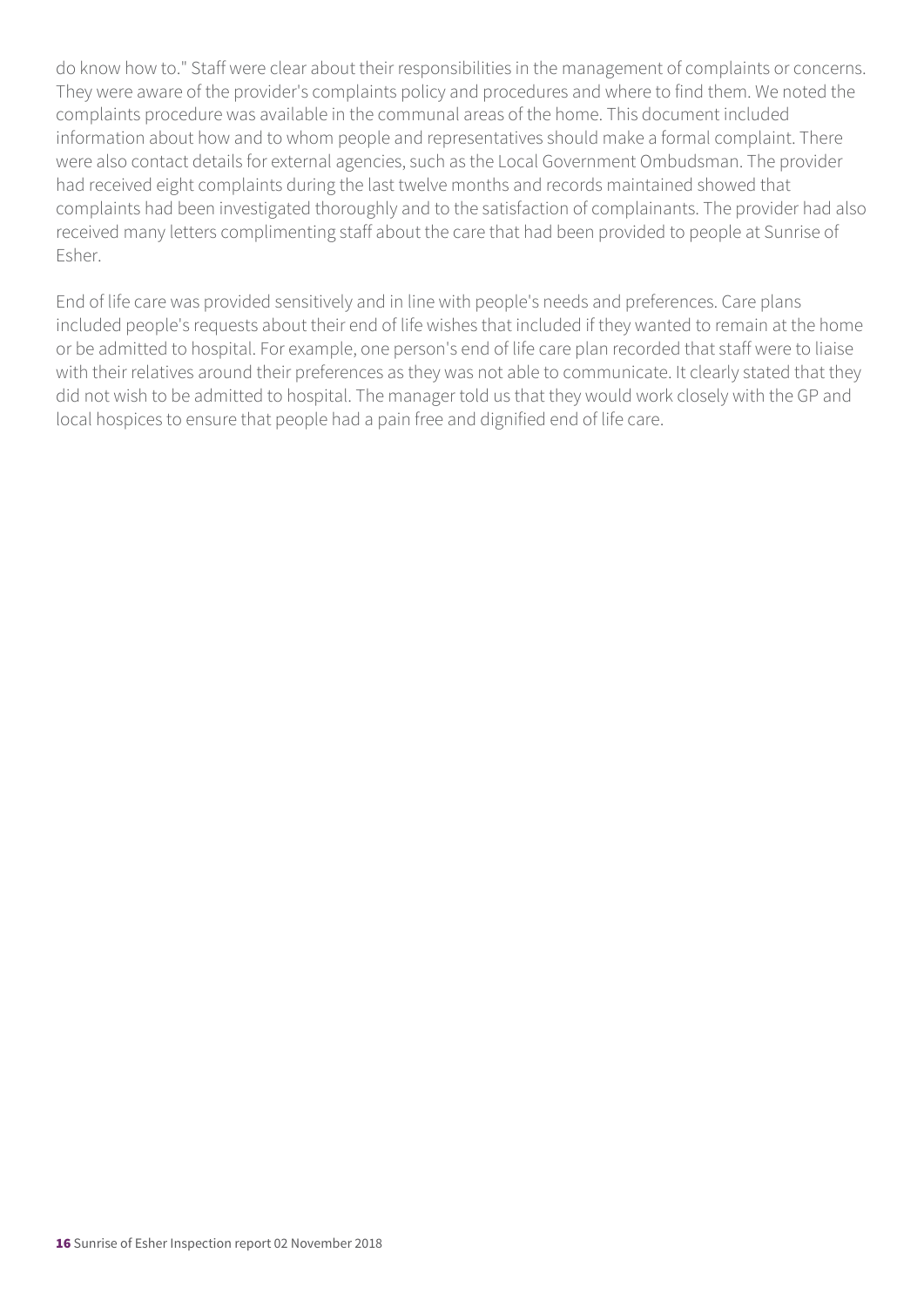People told us that there had been a lot of change in the management of the home recently. Two people told us that there appeared to be some concerns regarding the lack of communication being shared between the organisation and the people about the appointment of the new manager. However, this had been discussed during resident meetings and a letter had been sent to all concerned in September 2017. The manager told us that she had informed all people in the resident council meeting that she is the acting manager and that she was applying to the CQC to become the registered manager. The manager showed us evidence that she was going through the process of submitting an application to register as the manager with CQC. Staff told us that the manager was approachable, very supportive and had an open door policy. One member of staff told us, "The home is well led and the manager is amazing, she had the team working really well together." Another member of staff told us, "The manager is doing a wonderful job, she is very approachable."

The service promoted a positive culture. There was a staffing hierarchy at the home and all staff knew what their individual roles were and the duties they were to perform. Regular staff meetings took place where staff were able to discuss people's needs to ensure they were provided with care in a consistent way. The provider had a set of values and principles that included passion, respect, trust, preserving dignity and encouraging independence. Staff were knowledgeable about these and we observed staff working within these values throughout the day. For example, we observed staff interacting with people in a caring manner, gaining eye contact when they spoke to people and waiting for people to respond to questions asked of them. Staff were respectful to people throughout our visit calling people by their preferred names and adhered to the choices people made.

Quality assurance systems were in place to monitor the quality and running of service being delivered. Audits undertaken had included infection control, the environment health and safety, medicines and the MAR records, care plans, Legionella and fire emergency systems and daily temperatures in regard to the cooking of food, fridge and freezers were maintained. Where issues had been identified an action plan had been put in place and was incorporated into the continuous development plan. For example, it was identified during an audit of August 2017 that people's personal emergency evacuation plans (PEEPs) had not been updated for all people living at the home. We saw that the action had been completed and the PEEPs we looked at were correct and up to date. Quarterly visits took place by the provider and looked at all records. The last audit undertaken in December 2017 looked at the environmental checks and audits of care plans and charts. There were no identified actions from this audit and the home had a recorded score of 100%. This showed that the home was being monitored by management of the home and the provider to monitor the service provided to people.

People and those important to them had opportunities to feedback their views about the home and quality of the service they received and suggestions about how the home was run. Monthly resident council meetings took place. Records of these meetings showed people's involvement in the home. For example, people had asked for ice to be put in drinks and also asked for an evening quiz and these had been marked as completed. We saw quizzes had been included on the activity lists and ice was provided for people who